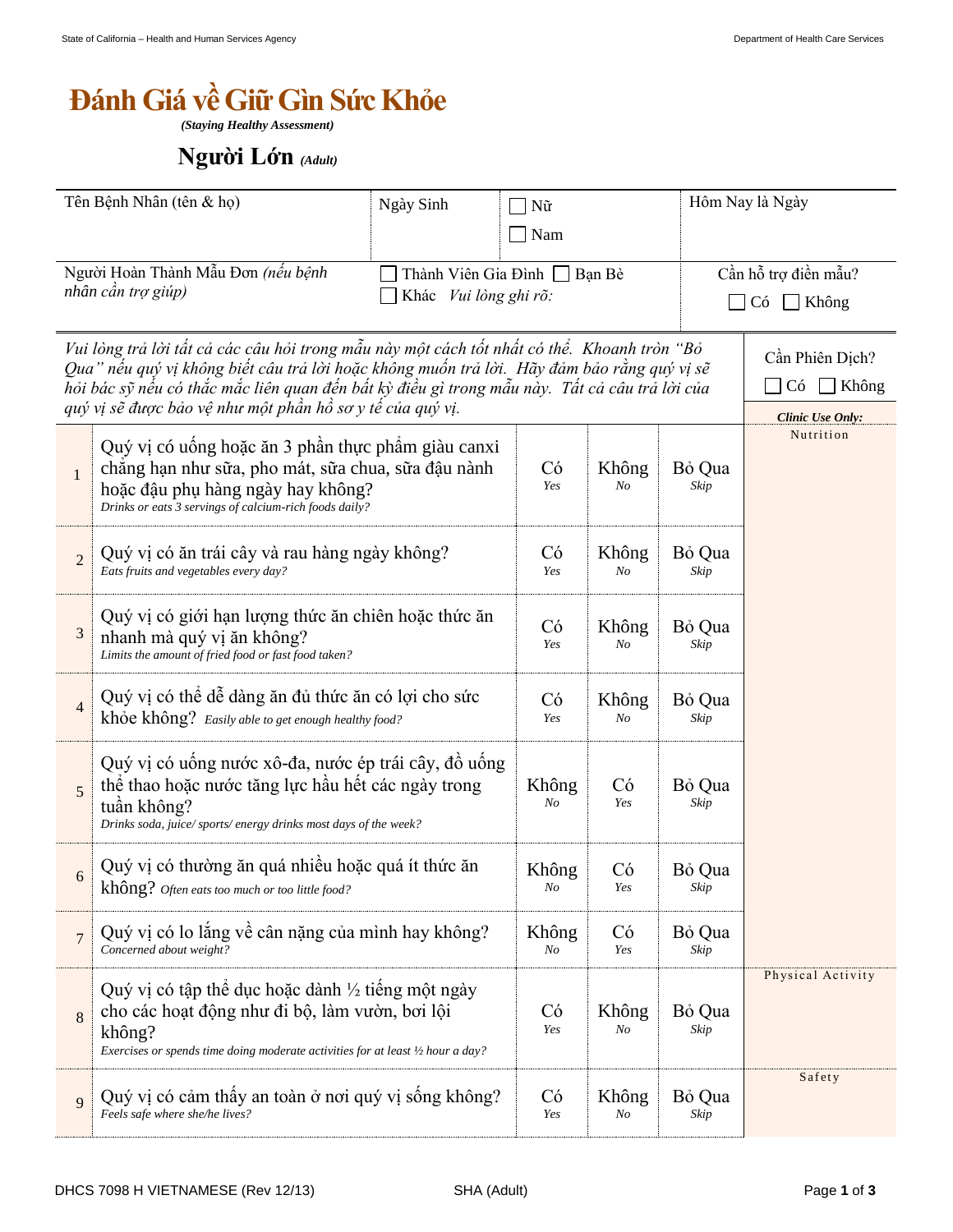| 10 | Gần đây quý vị có bị tai nan ô tô nào hay không?<br>Had any car accidents lately?                                                                                                                                                                              | Không<br>No             | Có<br>Yes        | Bỏ Qua<br>Skip |                               |
|----|----------------------------------------------------------------------------------------------------------------------------------------------------------------------------------------------------------------------------------------------------------------|-------------------------|------------------|----------------|-------------------------------|
| 11 | Quý vị có bị người nào đánh, bạt tai, đá hay làm bị<br>thương thân thể trong năm vừa qua không?<br>Been hit, slapped, kicked, or physically hurt by someone in the last year?                                                                                  | Không<br>No             | Có<br>Yes        | Bỏ Qua<br>Skip |                               |
| 12 | Quý vị có luôn thắt dây an toàn khi lái xe hoặc đi trên<br>Xe không? Always wears a seat belt when driving or riding in a car?                                                                                                                                 |                         | Không<br>No      | Bỏ Qua<br>Skip |                               |
| 13 | Quý vị có cất súng trong nhà hoặc nơi ở của mình<br>không? Keeps a gun in house or place where she/he lives?                                                                                                                                                   |                         | Có<br>Yes        | Bỏ Qua<br>Skip |                               |
| 14 | Quý vị có đánh răng hay làm sạch kẽ răng của mình<br>hàng ngày hay không? Brushes and flosses teeth daily?                                                                                                                                                     |                         | Không<br>$N_{O}$ | Bỏ Qua<br>Skip | Dental Health                 |
| 15 | Quý vị có thường cảm thấy buồn chán, tuyệt vọng,<br>giận dữ hay lo lắng không?<br>Often feels sad, hopeless, angry, or worried?                                                                                                                                |                         | Có<br>Yes        | Bỏ Qua<br>Skip | Mental Health                 |
| 16 | Quý vị có thường gặp vấn đề về ngủ không?<br>Often has trouble sleeping?                                                                                                                                                                                       |                         | Có<br>Yes        | Bỏ Qua<br>Skip |                               |
| 17 | Quý vị có hút thuốc hay nhai thuốc lá không?<br>Smokes or chews tobacco?                                                                                                                                                                                       | Không<br>No             | Có<br>Yes        | Bỏ Qua<br>Skip | Alcohol, Tobacco,<br>Drug Use |
| 18 | Bạn bè hoặc thành viên gia đình có hút thuộc trong nhà<br>hoặc nơi ở của quý vị không?<br>Friends/family members smoke in house or place where she/he lives?                                                                                                   | Không<br>No             | Có<br>Yes        | Bỏ Qua<br>Skip |                               |
| 19 | Trong năm vừa qua, quý vị có uống:<br>$\Box$ (nam giới) từ 5 ly rượu bia trở lên trong một ngày<br>hay không?<br>(phụ nữ) từ 4 ly rượu bia trở lên trong một ngày<br>hay không?<br>Had (5 or more for men) or (4 or more for women) alcohol drinks in one day? | Không<br>No             | Có<br>Yes        | Bỏ Qua<br>Skip |                               |
| 20 | Quý vị có sử dụng bất kỳ thuốc hoặc dược phẩm nào<br>giúp quý vị ngủ, thư giãn, bình tĩnh, cảm thây khỏe<br>hon hay giảm cân không? Uses any drugs/medicines to help sleep,<br>relax, calm down, feel better, or lose weight?                                  | Không<br>No             | Có<br>Yes        | Bỏ Qua<br>Skip |                               |
| 21 | Quý vị có nghĩ mình hay bạn tình của mình có thể<br>mang thai không?<br>Thinks she/he or your partner could be pregnant?                                                                                                                                       | Không<br>N <sub>O</sub> | Có<br>Yes        | Bỏ Qua<br>Skip | Sexual Issues                 |
| 22 | Quý vị có nghĩ mình hoặc bạn tình của mình có thể<br>mắc bệnh lây nhiễm qua đường tình dục (STI) chẳng<br>hạn như, Chlamydia, Bệnh Lậu, sùi mào gà, v.v<br>không? Thinks she/he or partner could have an STI?                                                  | Không<br>No             | Có<br>Yes        | Bỏ Qua<br>Skip |                               |